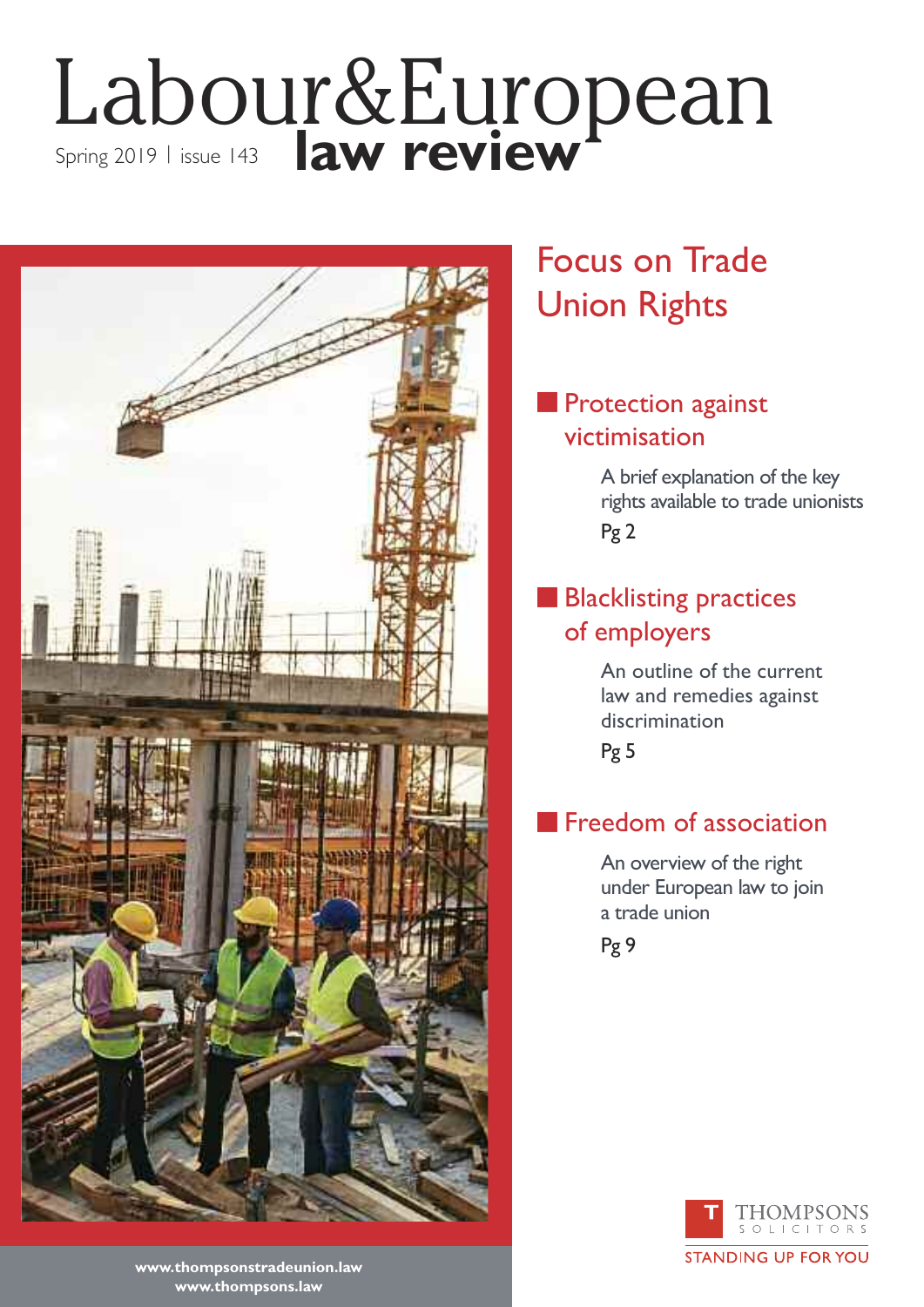Rachel Halliday examines the legal protection available to trade unionists against being victimised – for instance, being dismissed – under UK law

## Protection against victimisation

**THE KEY rights that are available to trade unionists in the UK are set out in theTrade Union and Labour Relations (Consolidation) Act 1992 as follows:**

- $\blacksquare$  Section 137 states that it is unlawful to refuse to employ a person because they are a trade union member
- $\blacksquare$  Section 146 provides workers with the right not to be subjected to a "detriment" if the employer's main purpose is an "unlawful purpose"
- $\blacksquare$  Under section 152, it is automatically unfair to dismiss someone if the principal reason for the dismissal is an "unlawful reason"
- $\blacksquare$  It is automatically unfair under section 153 to dismiss someone by reason of redundancy if the principal reason for selecting them for redundancy was an "unlawful reason".

#### Meaning of "detriment"

A detriment simply means a disadvantage, provided that the disadvantage is not so minor as to be "de minimis" (too minor to merit consideration).

Examples of detriments to which workers might be subjected by their employers include:

- $\blacksquare$  demoting them
- $\blacksquare$  requiring them to work extra or unsociable hours
- $\blacksquare$  taking disciplinary action against them
- $\blacksquare$  denying them a benefit that has been

made available to other, comparable workers.

In fact, a threat to subject a worker to a detriment can itself be a detriment. For instance, in **Carter -v-Wiltshire County Council**, a fire officer threatened to report firefighters to a disciplinary tribunal for holding a union meeting on the premises without permission. The threat itself was held to be a detriment, even though it had not been carried out.

#### Meaning of "unlawful purpose"

Subjecting a worker to a detriment is, however, only unlawful if the employer's main purpose is an unlawful purpose. For instance, if it were to prevent or deter the worker from doing, or punish them for doing, any of the following:

- $\blacksquare$  being or becoming a member of a trade union
- $\blacksquare$  taking part in the activities of a trade union at an appropriate time
- $\blacksquare$  making use of trade union services at an appropriate time.

#### Meaning of an "unlawful reason"

Dismissing an employee for an unlawful reason means that the employer's main reason for the dismissal was that the employee had done one of the following: **n** proposed to become a member of a union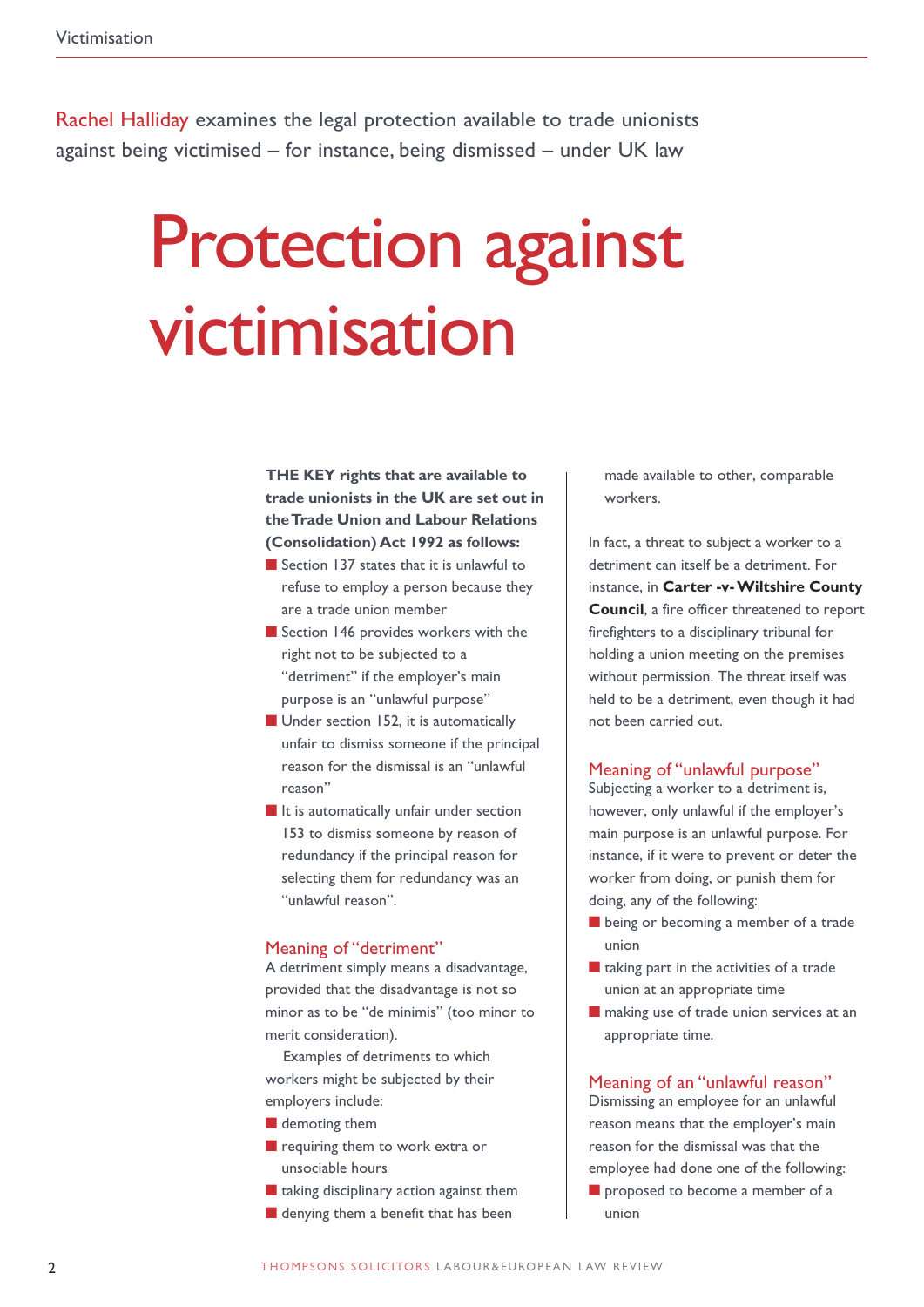- $\blacksquare$  taken part in the activities of a trade union at an appropriate time
- $\blacksquare$  proposed to take part in the activities of a trade union at an appropriate time
- $\blacksquare$  made use of trade union services at an appropriate time
- $\blacksquare$  proposed to make use of trade union services at an appropriate time.

#### Meaning of the term "trade union activities"

Trade union activities must take place at "an appropriate time" in order to be protected. The question of what constitutes a trade union activity is a question of fact to be determined by the tribunal using its "industrial common sense".

Workplace representatives carrying out the following activities (at an appropriate time) are likely to be protected:

- $\blacksquare$  participating in bargaining, consultation, grievance handling and disputes procedures
- $\blacksquare$  having discussions with full-time officers
- $\blacksquare$  representing members and having discussions with them
- $\blacksquare$  engaging in the recruitment of new members
- $\blacksquare$  undergoing approved training
- $\blacksquare$  putting up union notices and distributing union literature.

For ordinary union members, the following activities (at an appropriate time) are likely to be protected:

- $\blacksquare$  voting in a union election
- $\blacksquare$  engaging in the recruitment of new members
- $\blacksquare$  distributing union literature
- $\blacksquare$  having discussions with or making complaints to an appropriate union official (provided that they are in line with approved union practices and procedures)
- $\blacksquare$  attending branch meetings, national conferences or other union committees.

Actions that are "wholly unreasonable, extraneous or malicious" will not, however, be protected according to the decision in **Lyon and anor -v- St James Press Ltd**.

As a result, the EAT held in **Azam -v-Ofqual** that the actions of a union representative who knowingly sent confidential information to members, in breach of the union's confidentiality agreement with the employer, were not protected trade union activities.

However, not every lapse from the highest standards will lead to a loss of legal protection. In the recent case of **Morris -v-Metrolink Ratpdev Ltd** (weekly LELR 585) a union representative was given confidential information belonging to the employer that had been obtained without permission.

He informed human resources that he had received the information, but did not circulate it and only used it to proceed with an existing collective grievance on behalf of the members. The Court of Appeal concluded that his actions were protected trade union activities.

#### Trade union activities in previous jobs

While there is no specific legal protection on this issue, there are examples of the courts interpreting the legislation in such a way as to protect trade unionists against disadvantage because of their trade union activities in previous jobs.

For instance, in **Fitzpatrick -v-British Railways Board**, the Court of Appeal held that an employee was protected, having been dismissed because their current employer assumed that they proposed to carry out trade union activities in their current job, based on knowledge of their trade union activities in a previous job.

Likewise, in **Jet2.com Ltd -v-Denby** (weekly LELR 552), a pilot was refused employment by Jet2 because he had previously been active in advocating for the pilot's union.

As he was neither an employee of nor a worker for let2, he had to rely on section 137 and argue that the refusal was because of trade union membership.  $\triangle$ 

*Trade union activities must take place at "an appropriate time" in order to be protected. The question of what constitutes a trade union activity is a question of fact to be determined by the tribunal using its "industrial*  $\begin{bmatrix} 1 \\ 1 \\ 2 \end{bmatrix}$ 

*common sense"*

**"**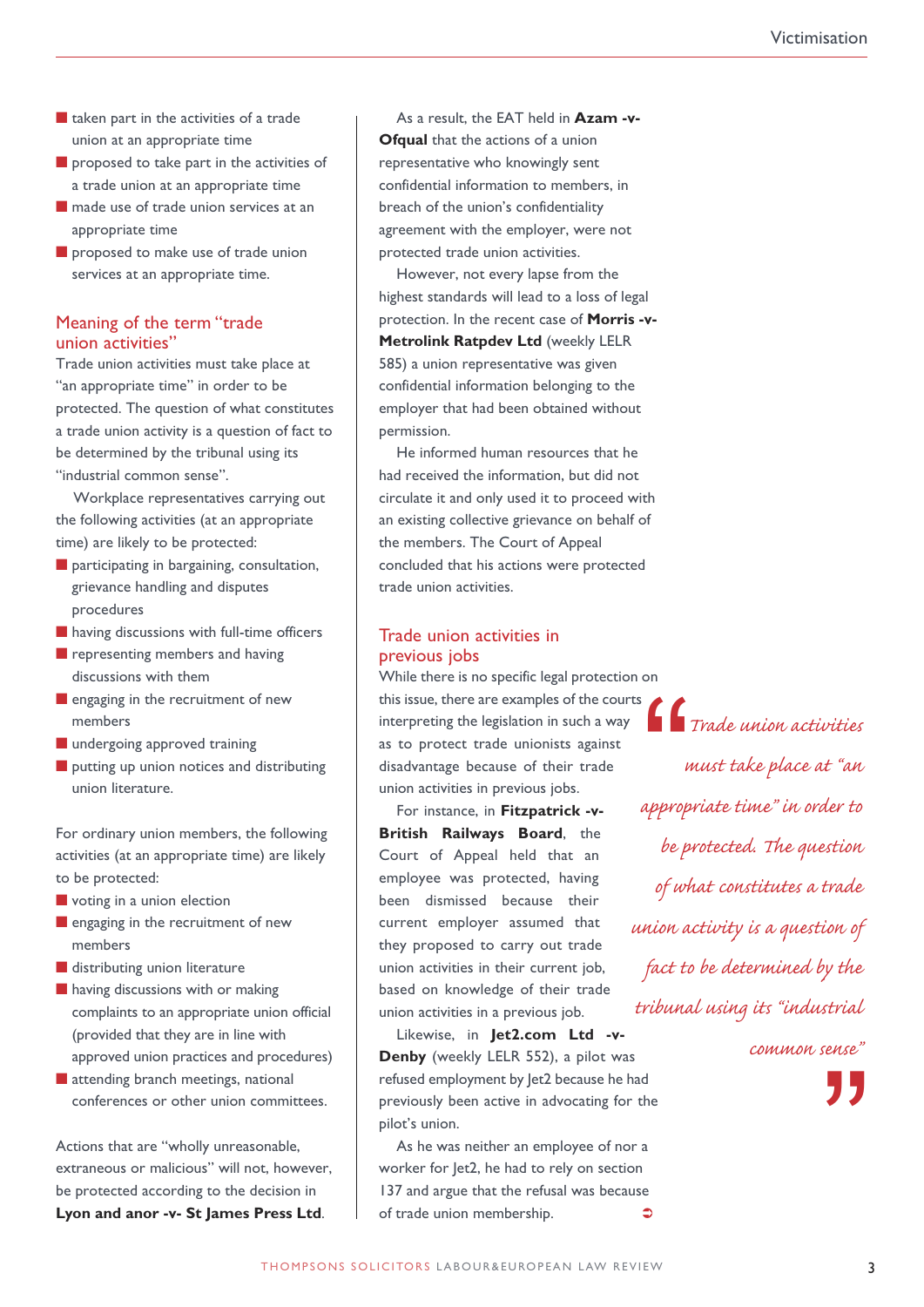The EAT agreed that, in these circumstances, trade union membership was not limited to the simple fact of membership but could also cover its outward and visible manifestation.

#### Industrial action

Industrial action is not protected because it does not take place at an appropriate time (see below). A possible exception would be industrial action in the form of a voluntary overtime ban. However, according to the decision in **Britool -v- Roberts**, planning and organising industrial action (if done at an appropriate time) can be a trade union activity.

#### Meaning of "trade union services"

This term means services that are made available to an employee by their union because they are a member. For example, a member who asks the union to raise a matter with the employer on their behalf is making use of trade union services.

However, section 145B(4) says that the fact that an employee's terms and conditions are negotiated through collective bargaining does not count as making use of union services.

#### Meaning of "an appropriate time"

An appropriate time means:

- $\blacksquare$  a time outside the worker's working hours, or
- $\blacksquare$  a time within working hours when the employer has consented to the employee taking part in trade union activities.

The employer's consent can be inferred from custom and practice at the workplace but mere silence on the part of the employer does not necessarily demonstrate consent.

#### Meaning of an "improper purpose"

Courts will only find that a detriment or dismissal is unlawful if the employer has an improper purpose. In assessing this, tribunals do not look just at the effect of their actions, but also at the objective they were aiming to achieve.

In **Department ofTransport -v-Gallacher**, the claimant's union duties took up 80 to 100 per cent of his time. He applied for promotion but was rejected because he had insufficient management experience. The promotions board commented that he could not get the necessary experience without reducing his trade union activities. However, the tribunal concluded that the employer's purpose was to promote a candidate with appropriate experience for the job and not to deter the claimant from his trade union activities.

Factors that might support a claim that an employer has an improper purpose include: evidence of anti-union bias; a short space of time between the detriment/dismissal and the trade union grounds relied on; failure by an employer to follow the normal procedural steps; and the inability of the employer to give a credible explanation for their actions.

#### Claims trade unionists can bring

A trade unionist, who is subjected to a detriment for an unlawful purpose or who is dismissed for an unlawful reason, can bring an employment tribunal claim.

In dismissal cases, claimants can apply to the tribunal for interim relief. In other words, they can ask the tribunal to preserve the status quo until the full hearing. An application for interim relief must be made within seven days of the effective date of termination and must be accompanied by a written certificate, signed by an authorised official of the union.

At the hearing of the interim relief application, the claimant must persuade the tribunal that they have a "pretty good chance of success". If the application is successful, the tribunal will either make an order for re-instatement, re-engagement or continuation of the employee's contract (effectively paid suspension).

If a claim for dismissal is successful at the full hearing, tribunals have the power to award a minimum basic award and compensation for financial loss caused by the dismissal, subject to the statutory maximum. In detriment cases, the tribunal can award compensation for injury to feelings, injury to health and for any financial loss caused by the detriment.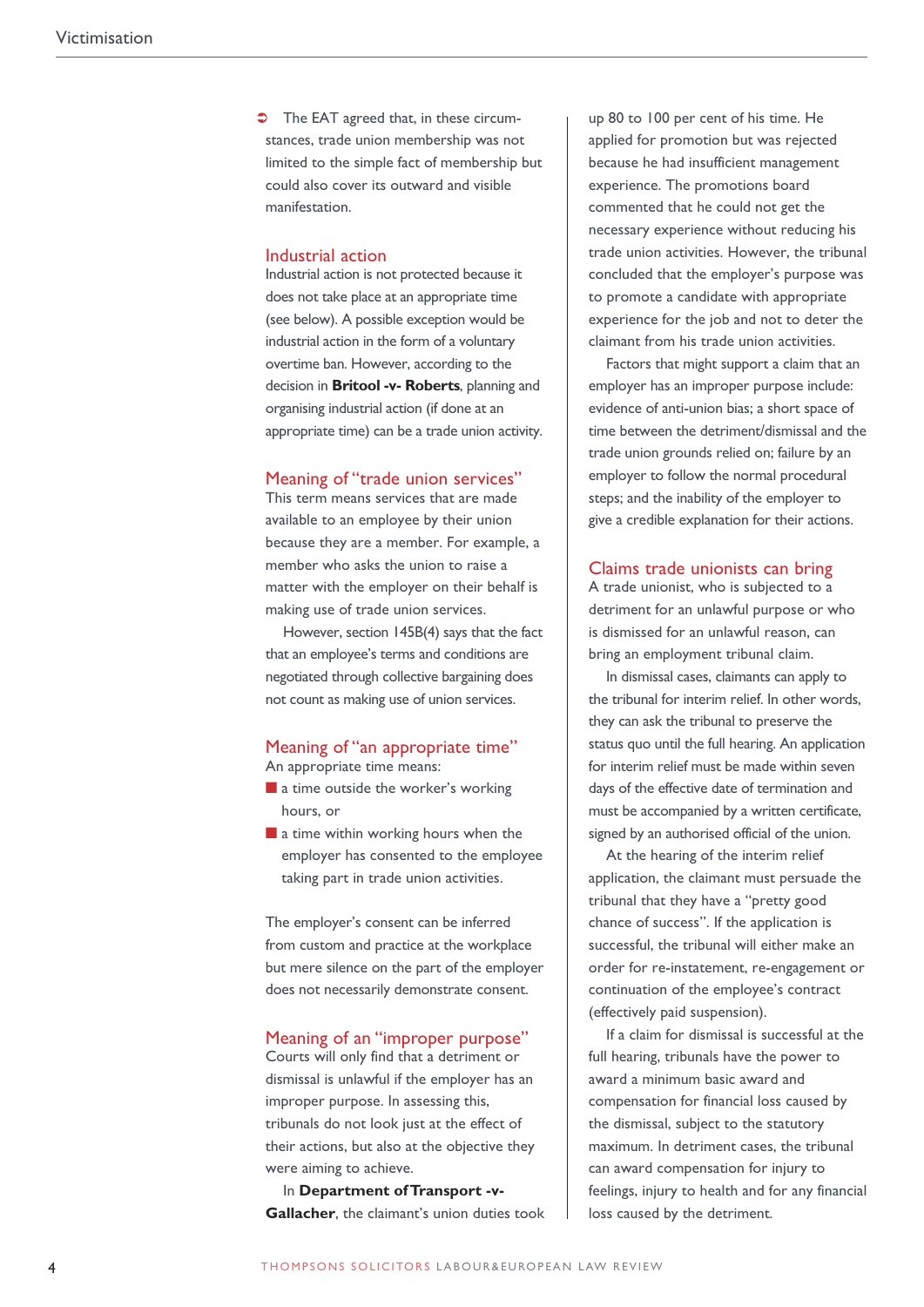Neil Todd explains the current law governing blacklisting and sets out some of the remedies available to trade unionists

# **Blacklisting practice** of employers

**BLACKLISTING IS the practice whereby employers and/or employment agencies compile information on individuals about their trade union membership or activities with a view to discriminating against them in relation to recruitment or their treatment at work.**

#### The rise and fall of the Economic League

The practice of blacklisting dates back to at least 1919 and the formation of the Economic League, an organisation dedicated to opposing what it saw as subversion and action against free enterprise. As part of this, it maintained a list of alleged left-wing troublemakers that corporate members of the League used to vet job applicants, often denying workers a role because their name appeared on it.

In the early 1990s, the activities of the League became widely known as a result of a media investigation by campaigning journalists and the television programme "World in Action". As a result of its activities being exposed and a subsequent parliamentary enquiry, the League closed down its operation in 1992 and its entire database was supposedly destroyed at the same time.

#### The rise and fall of The Consulting Association

Sadly, however, this was not the end of the matter as The Consulting Association (TCA) was established in 1993 as a successor to the League by construction company McAlpine Ltd. It also bought the League's blacklist database and hired one of its former employees, Ian Kerr, to manage it.

From 1993 until its closure in 2009, TCA operated a secret blacklisting operation on behalf of 44 of the UK's largest building contractors.

An investigation by the Information Commissioner's Office (ICO) into the TCA uncovered a centralised database holding personal information on 3,213 individuals, which was covertly shared among building firms to prevent trade union members from obtaining work on big projects being overseen by the subscribing firms who paid an annual fee for the service.

Not surprisingly, perhaps, this practice had a devastating impact on those who were denied work and forced into prolonged periods of unemployment. Indeed, many were forced to leave the industry altogether.

*The practice of blacklisting dates back to at least 1919 and the formation of the Economic League, an organisation dedicated to opposing what it saw as subversion and action against free enterprise* **66**<br>Ilistini<br>t leasi "<br>"<br>"

 $\triangle$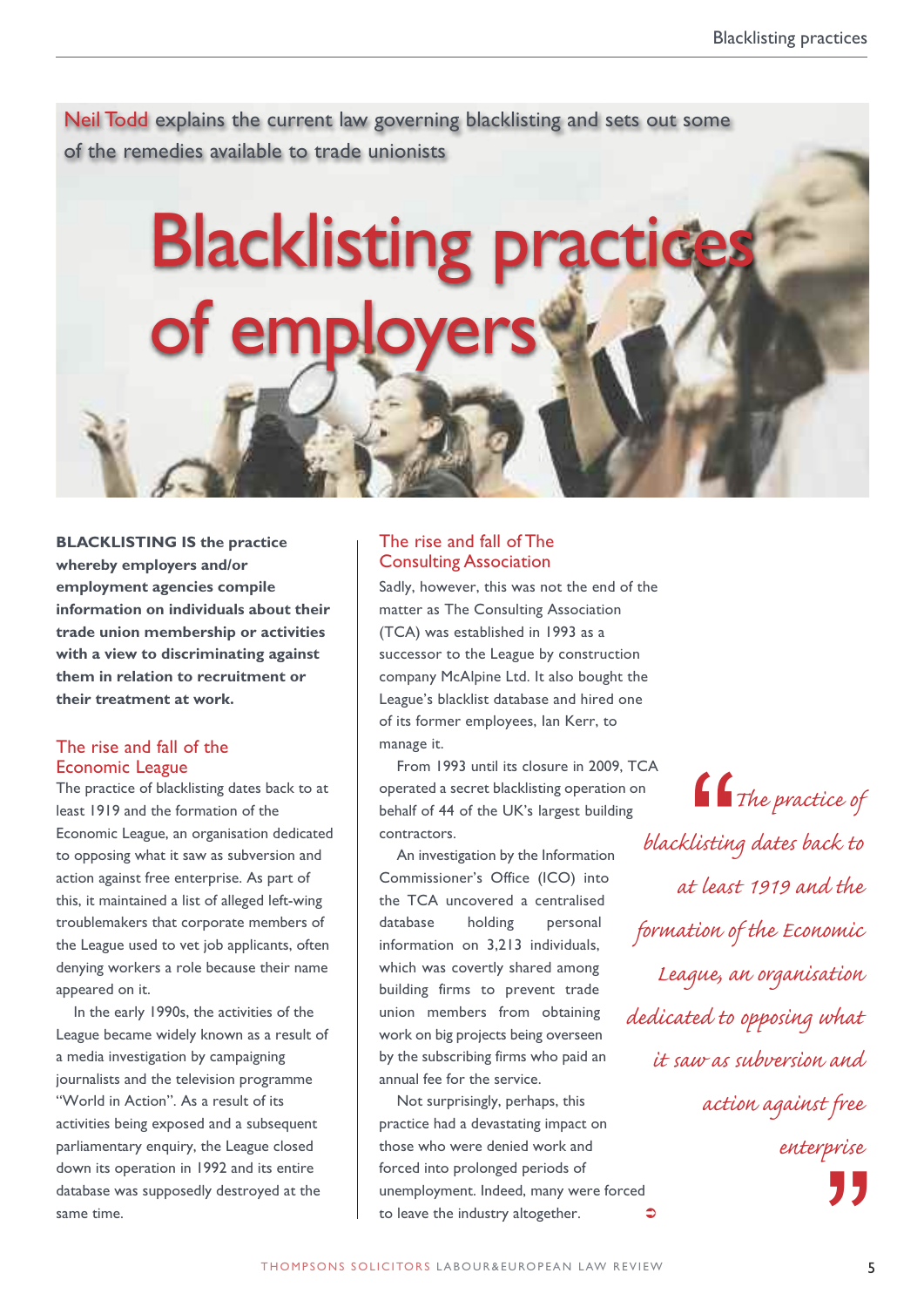*The regulations made it unlawful to compile, use, sell or supply "prohibited lists"* " *containing details of trade union members* "

#### **■** The introduction of the Blacklisting Regulations

The Employment Relations Act 1999 (Blacklists) Regulations 2010 were introduced in direct response to the discovery by the ICO of the secret blacklist held by the TCA and the evidence it subsequently published. Broadly, the regulations made it unlawful to compile, use, sell or supply "prohibited lists" containing details of trade union members or activists, past or present, for employment vetting purposes.

They also created rights for employees and workers not to be:

- $\blacksquare$  refused employment
- $\blacksquare$  refused the services of an employment agency
- **n** dismissed or subject to detriment by their employer for a reason connected to a prohibited list.

#### The concept of a "prohibited list"

There are two parts to the definition of a prohibited list in Regulation 3:

- $\blacksquare$  It must contain details of persons who are or have been members of trade unions or persons who are taking part or have taken part in trade union activities.
- $\blacksquare$  It must be compiled with a view to being used by employers or employment agencies for the purposes of discrimination.

In the first instance, it is necessary to establish there is "a list". The Employment Rights Act 1999 (ERA) defines this as "any index or other set of items whether recorded electronically or by any other means".

The guidance produced by the Department for Business, Energy and Industrial Strategy makes clear that "haphazard or unstructured collections of information" could qualify as a list, if the information is connected in some way and used for the same (prohibited) purpose.

On this basis, it seems reasonable to conclude that a list may either be a single entity or divided into separate parts with scattered units of information provided they are connected in some way. In **Miller and**

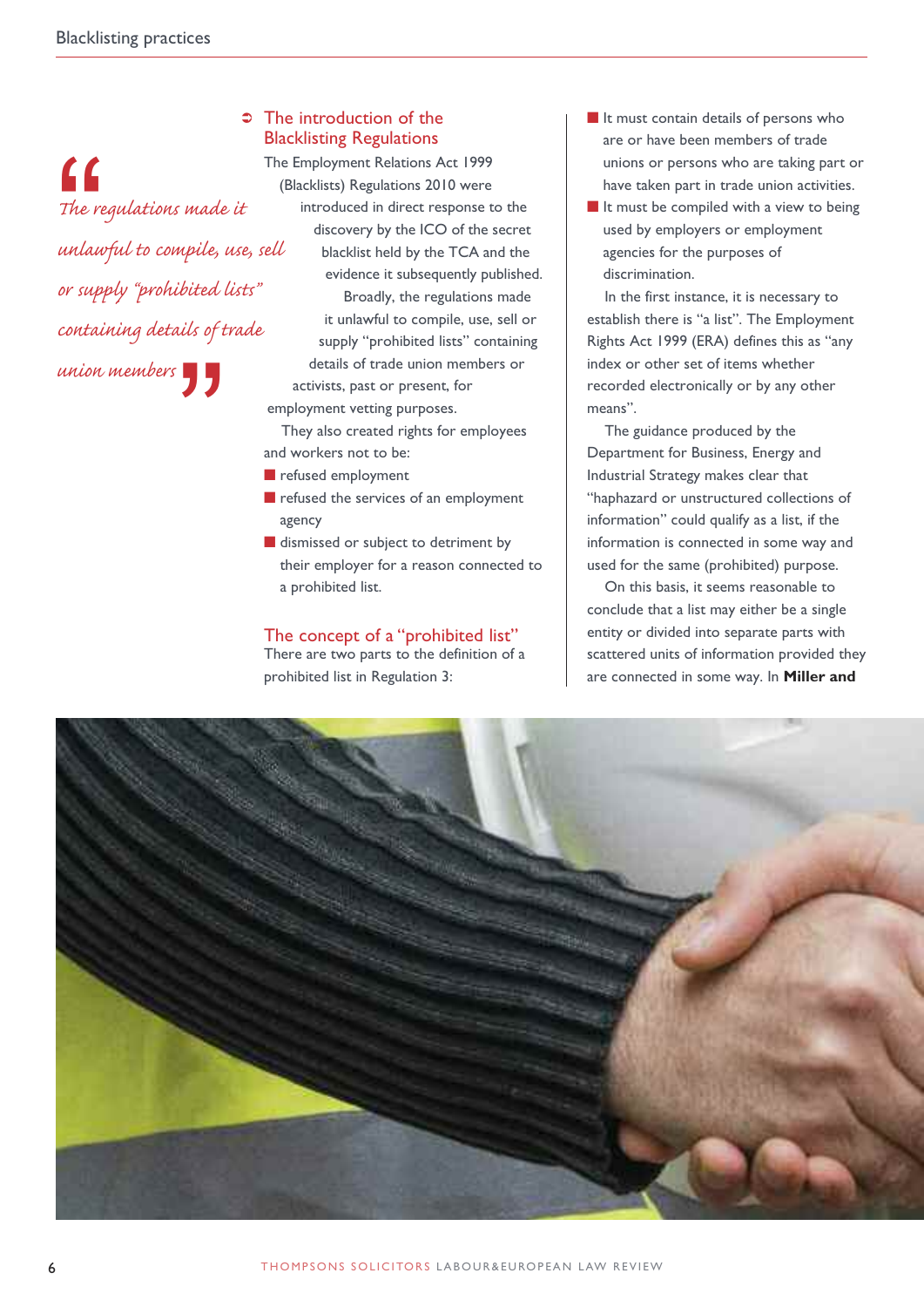#### **ors -v- Interserve Industrial Services**

**Ltd**, the tribunal held that a purely "mental" list, that is one which was compiled only in the mind of an employer, could be within the scope of the regulations.

A list may also contain both the names of trade unionists and non-trade unionists. Provided it can then be established it has been compiled with a view to being used by employers or employment agencies for the purposes of discrimination, everyone on the list is protected by the provisions – even non-trade union members.

For instance, in the case of **Maunders -v- ProteusWell Services Ltd and ors**, neither party took issue with this interpretation and although the tribunal expressed some reservations about the sort of situations that could arise as a consequence of this, it did not expressly disagree.

Discriminatory purpose of the list

The list must have been compiled for the purposes of discrimination in relation to

recruitment or the treatment of workers by employers or employment agencies. For these purposes, discrimination means "treating a person less favourably than another on grounds of trade union membership or trade union activities".

In **Maunders**, the list was controlled by the company operating Lindsey oil refinery and was used to record the security status of individuals employed by separate contractors to determine whether they would be admitted to the site. The tribunal held that it could not be a blacklist if its purpose was to enable a company to discriminate against a contractor's employees (rather than their own) on union grounds, thereby highlighting a clear shortcoming in the regulations.

#### Trade union activities

The Blacklisting Regulations do not define what amounts to a union activity. Unlike the provisions in the Trade Union and Labour Relations (Consolidation) Act 1992 there  $\supset$ 



*Everyone on the list is protected by the provisions – even non-trade union members* **ff**<br>list is<br>ions –

**"**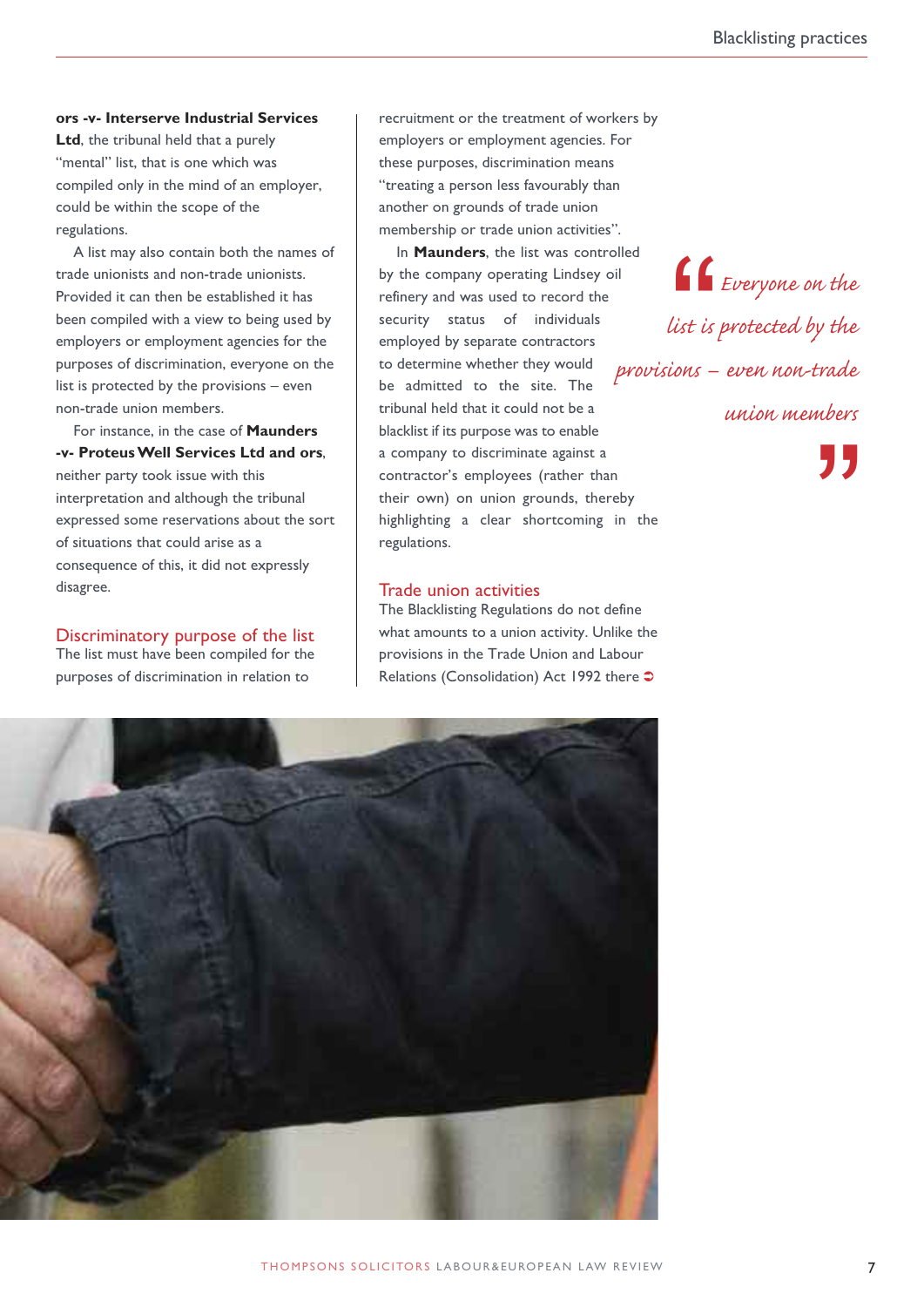*It is unlawful for an employer to subject one of their workers to a detriment for a reason that relates to a* prohibited list<br> **A** "

 $\bullet$  is no stipulation that the activities must take place at an "appropriate time" (as Rachel Halliday explains on page 4) and therefore all forms of industrial action would be covered. Indeed, one tribunal has even held that unofficial action could constitute a "trade union activity" for the purpose of these provisions. It therefore follows that activities should be given a broad interpretation.

#### **Exceptions**

There are five exceptions to the general prohibition established under Regulation 3 where it is not unlawful to deal in a specified manner with a prohibited list, as follows:

- $\blacksquare$  A person supplied a prohibited list but does not know and could not reasonably be expected to know they are supplying a prohibited list
- $\blacksquare$  The list is compiled, used or supplied in the public interest to bring to light a contravention of the regulations, provided no individual's details are published without their consent
- **n** The list is compiled, used, supplied or sold in relation to consideration of a person's appointment to an office for which trade union experience or membership is required
- **n** The list is required or authorised by an enactment, any rule of law or an order of the court
- $\blacksquare$  The list is used or supplied in relation to legal proceedings, or legal advice, where observance of the regulations is at issue.

#### Remedies for refusal of employment or employment agency services

To establish that there has been a breach of Regulation 3, workers have to show that the employer or employment agency had its own prohibited list or relied on information provided in breach of the regulation.

In respect of the latter, the employer or employment agency must have known, or ought reasonably to have known, that the

information was supplied in contravention of it.

Regulation 8 provides that, if the tribunal finds the complaint is well-founded, it may make an order for compensation of not less than £5,000 and not more than £65,300, and/or make recommendations to carry out action "for the purpose of obviating or reducing the adverse effect on the complainant of any conduct to which the complaint relates".

#### Remedies for detriment and dismissal

It is unlawful for an employer to subject one of their workers to a detriment for a reason that relates to a prohibited list under Regulation 9. It is also automatically unfair for an employer to dismiss an employee if the reason or principal reason for the dismissal relates to a prohibited list under section 104F of the Employment Rights Act 1996.

Again, the employer is only liable for detriment or automatically unfair dismissal if they have also breached the general prohibition in Regulation 3 or if they have relied on information supplied by another person in breach of the regulation, where the employer knew or ought reasonably to have known that this was the case.

Where an employee is subjected to a detriment in relation to a prohibited list, Regulation 11 enables a tribunal to award compensation of not less than £5,000.

The remedies in respect of automatic unfair dismissal for a reason related to a prohibited list are a basic award of not less than £5,000 and a compensatory award currently capped at £83,682 or one year's salary, whichever is lower and £65,300 for a worker (as opposed to an employee) who complains that the detriment they have suffered is a dismissal.

Finally, Regulation 13 provides that a breach of the prohibition of blacklisting is actionable as a breach of statutory duty, which can be brought by an individual or other party who has suffered loss. However, it must be brought in a civil court rather than an employment tribunal.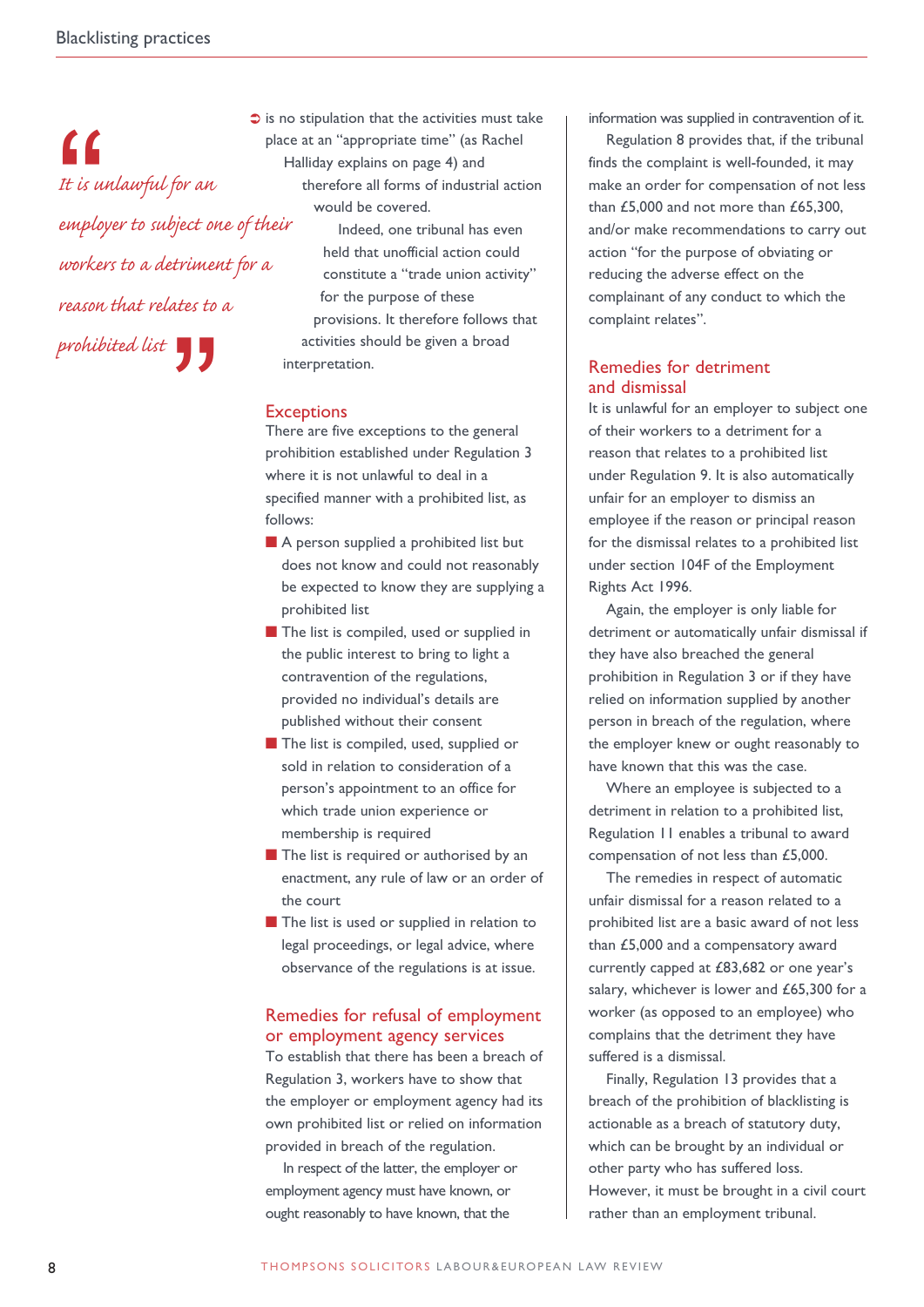Richard Arthur considers the right of freedom of association under the European Convention on Human Rights

## Freedom of association

#### **ARTICLE 11 OF the Convention gives everyone the right of freedom of association, including the right to form or join a trade union.**

Restrictions may only be placed on that right if they are "prescribed by law and are necessary in a democratic society in the interests of national security or public safety, for the prevention of disorder or crime, for the protection of health or morals or for the protection of the rights and freedoms of others".

States may, however, impose lawful restrictions on the exercise of these rights "by members of the armed forces, of the police or the administration of the State".

#### The European Convention

The Convention is an instrument of the Council of Europe, set up as an international organisation after World War II to promote democracy, the rule of law and human rights.

The Council of Europe is totally distinct from the European Union and should not be confused with the European Council. The EU has its own Charter of Fundamental Rights, which replicates and adds to rights under the European Convention. The European Convention is supervised by the European Court of Human Rights (ECtHR) in Strasbourg and is implemented in the UK by the Human Rights Act 1998.

#### Scope of freedom of association

An individual's right to join a trade union implies a right to join a union that is effective. In other words, the union is able to organise and have its voice heard for the protection of members' interests.

It also includes a right to be active in their union, meaning that Article 11 protects trade union activists exercising their normal trade union rights.

Indeed, the ECtHR held in the case of **Danilenkov -v- Russia** that the victimisation of trade unionists is "one of the most serious violations of freedom of association" because it is capable of jeopardising the very existence of a trade union.

Article 11 has an arguably even more significant collective dimension. That is, the right for the union to protect its members' interests in an effective manner. It is becoming increasingly clear that the  $\bullet$ 

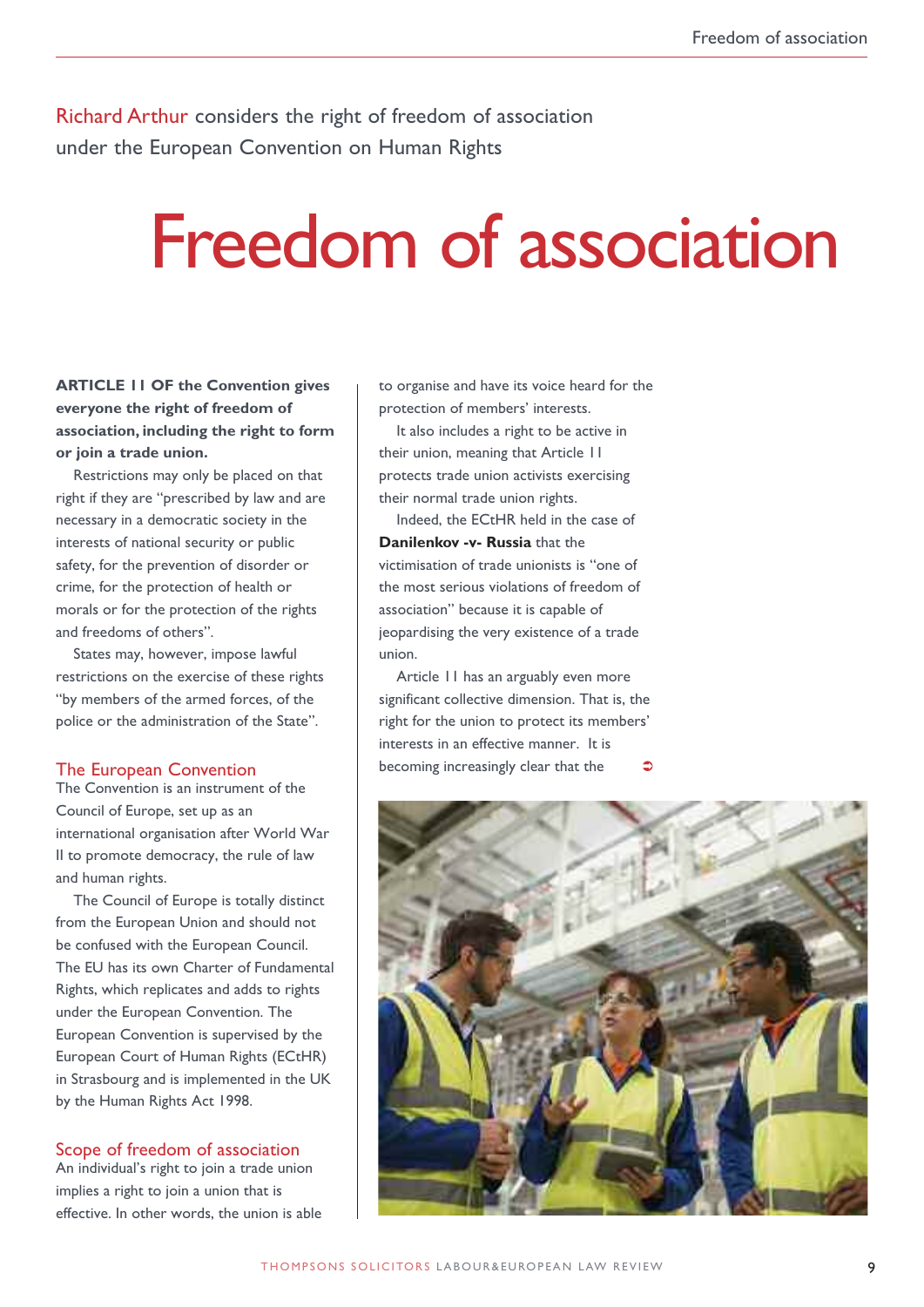• freedom to form an effective union now includes a right for the union to enter into collective bargaining and, more tentatively, a right to strike.

#### Demir and the right to collective bargaining

Things changed with the ECtHR's decision in **Demir and Baykara -v-Turkey** in 2009. In this case the Turkish courts annulled a collective agreement entered into between a trade union and a local authority on the ground that the state's constitution did not authorise public sector unions to undertake collective bargaining. The employers demanded that the workers repay the pay rises the union had won through collective bargaining.

 $\sigma$  *government gives renewed notice of* restrictively and to interpret *Rights Act and withdraw from the* contemporary standards in *This edition is written as the its intention to repeal the Human European Convention* "

The case is important not just for the result, but also for the court's reasoning. It referred to an "evolution of the case law" as to the content of the freedom of association, the need to interpret limitations to rights both the substance of the right and the extent of permissible restrictions by reference to international law.

The court observed that the right to bargain collectively was protected in numerous international labour law instruments such as ILO Convention No. 98 (Right to organise and to bargain collectively), ILO Convention No. 151 (Right to organise in the public service), the European Social Charter and the EU Charter of Fundamental Rights. **""**<br>""

> It therefore concluded that its previous approach to the content of Article 11 should not only be "reconsidered", but it also acknowledged that "the right to bargain collectively with the employer has, in principle, become one of the essential elements of the right to form and join trade unions for the protection of one's interests".

It is worth noting that the court in **Demir** found that the right to collective bargaining had "in principle" become part of the rights protected by Article 11. As will be seen in relation to the right to strike, states have still been found to maintain a wide margin of appreciation in terms of imposing limitations on the exercise of the freedom of association.

States can also impose restrictions for specific purposes such as in the interests of national safety and for the protection of freedoms of others.

For instance, after four months of collective bargaining and industrial action by health unions, the Icelandic Parliament adopted legislation banning further industrial action.

The ECtHR held that the imposition of such legislation was within the wide margin of appreciation afforded to a state to determine whether there was a serious risk to public safety.

In another example, Unite the Union argued that the removal of the statutory Agricultural Wages Board amounted to a breach of the right to collective bargaining. In rejecting Unite's claim, the court drew a distinction between the ban on voluntary collective bargaining in **Demir** and the fact that there is no such ban in the agricultural sector in the UK (although, in practice, voluntary collective bargaining is not practicable),

However, this is not necessarily the end of the story as the Court of Appeal subsequently held in **Pharmacists' Defence Association Union -v- Boots Management Services Limited** (weekly LELR 513) that the Unite decision meant that the absence of a statutory mechanism for compulsory collective bargaining might in particular circumstances give rise to a breach of Article 11.

#### The right to strike

The ECtHR in **Demir** did not decide whether the right to strike was an essential component of Article 11. However, shortly afterwards, it suggested in the case of **EnerjiYapi-Yol Sen -v-Turkey** that it was.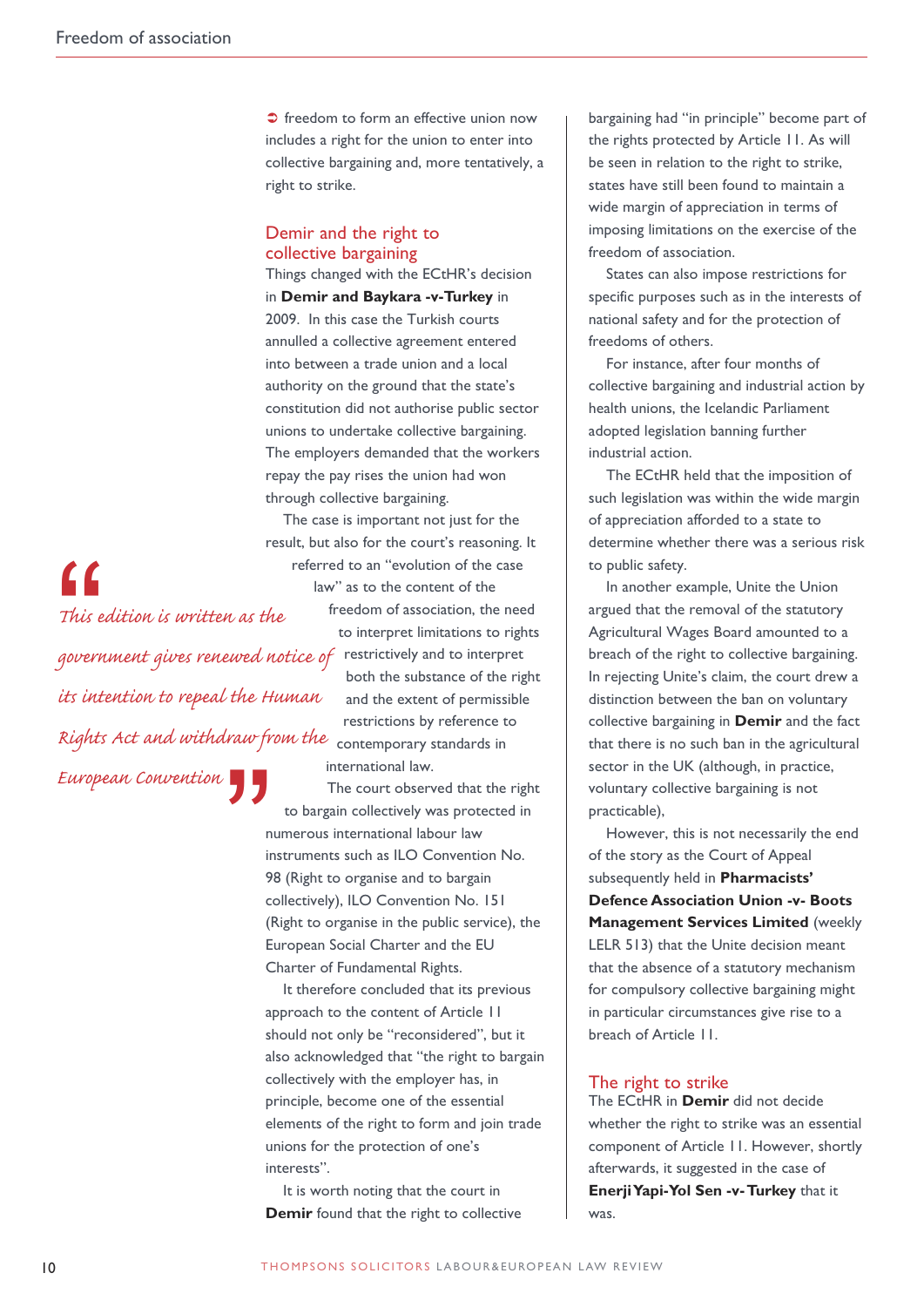Although this was not followed by the Court of Appeal in **Metrobus -v- Unite the Union** (weekly LELR 134), it ruled in **National Union of Rail, Maritime & TransportWorkers -v- Serco Ltd t/a Serco Docklands** (weekly LELR 213) that the ECtHR "has in a number of cases confirmed that the right to strike is conferred as an element of freedom of association conferred by Article 11(1)", while simultaneously noting that the right to strike was capable of restriction.

But then, in the highly controversial judgment of **National Union of Rail, Maritime & Transport Workers -v-United Kingdom** (weekly LELR 370), the ECtHR had to consider whether Article 11 was infringed by (i) the requirement to notify the employer of the numbers of members to be balloted broken down by categories of jobs; and (ii) the outright ban on secondary action in the UK.

The Court ruled that the first complaint was inadmissible on the surprising ground that, after the grant of the injunction, the union was able to organise industrial action by means of a re-ballot.

With regard to the second complaint, it noted that it had on occasion found that restrictions on industrial action amounted to infringements of Article 11, and went on to rule that it did not need to confirm whether the right to strike was an essential element of Article 11, that the union had anyway been able to organise some limited industrial action and that the state's margin of appreciation was very wide where the restriction on the right was less intrusive.

At the end of last year, the ECtHR gave its latest judgment concerning the protection of the right to strike under Article 11 in the case of **Ognevenko -v-Russia**. In this case, the Court had to consider whether the imposition of restrictions on the right to strike for certain categories of Russian railway workers was a permissible interference with their rights under Article 11.

The Court sidestepped its controversial judgment in **RMT -v- UK** and seemed to

continue where it left off with **Demir** by looking at whether the interference with the Article 11 right was justified because it corresponded with a "pressing social need" judged by reference to the "international consensus".

That consensus, expressed by the supervisory bodies of the International Labour Organisation (ILO) and the European Committee on Social Rights, was that restrictions on the exercise of Article 11 rights could be imposed on "essential" services such as the armed forces, the police or the state administration, but that, for this purpose, the railway sector was not to be treated as an essential service.

Because of this international consensus, the Court found that the imposition of restrictions on the Russian railway workers' rights under Article 11 could not be justified.

It's worth reminding ourselves that the ILO's Committee of Experts has already concluded that the application of section 3 of the Trade Union Act 2016, with its 40 per cent support threshold for industrial action in the rail and education sectors and their inclusion within the definition of "important public services", is inappropriate. In its view they "should not be regarded as 'essential' services".

#### **Conclusion**

**The backdrop in the UK to these developments is of course the Trade Union Act 2016, with rights under Article 11 representing the most fundamental check by a Conservative government determined to dismantle the right to strike.Unions will no doubt continue to seek to expand upon the content of the right under Article 11, especially in relation to the right to strike.**

**However,this edition is written as the government gives renewed notice of its intention to repeal the Human Rights Act and withdraw from the European Convention,seen by many as a potential sop to the right of the Conservative party arising out of the Brexit negotiations.**

**Article 11 has come a long way as an effective means of protection of trade union rights in the UK.A threat to the Human Rights Act and the Convention is also a threat to trade union rights.**